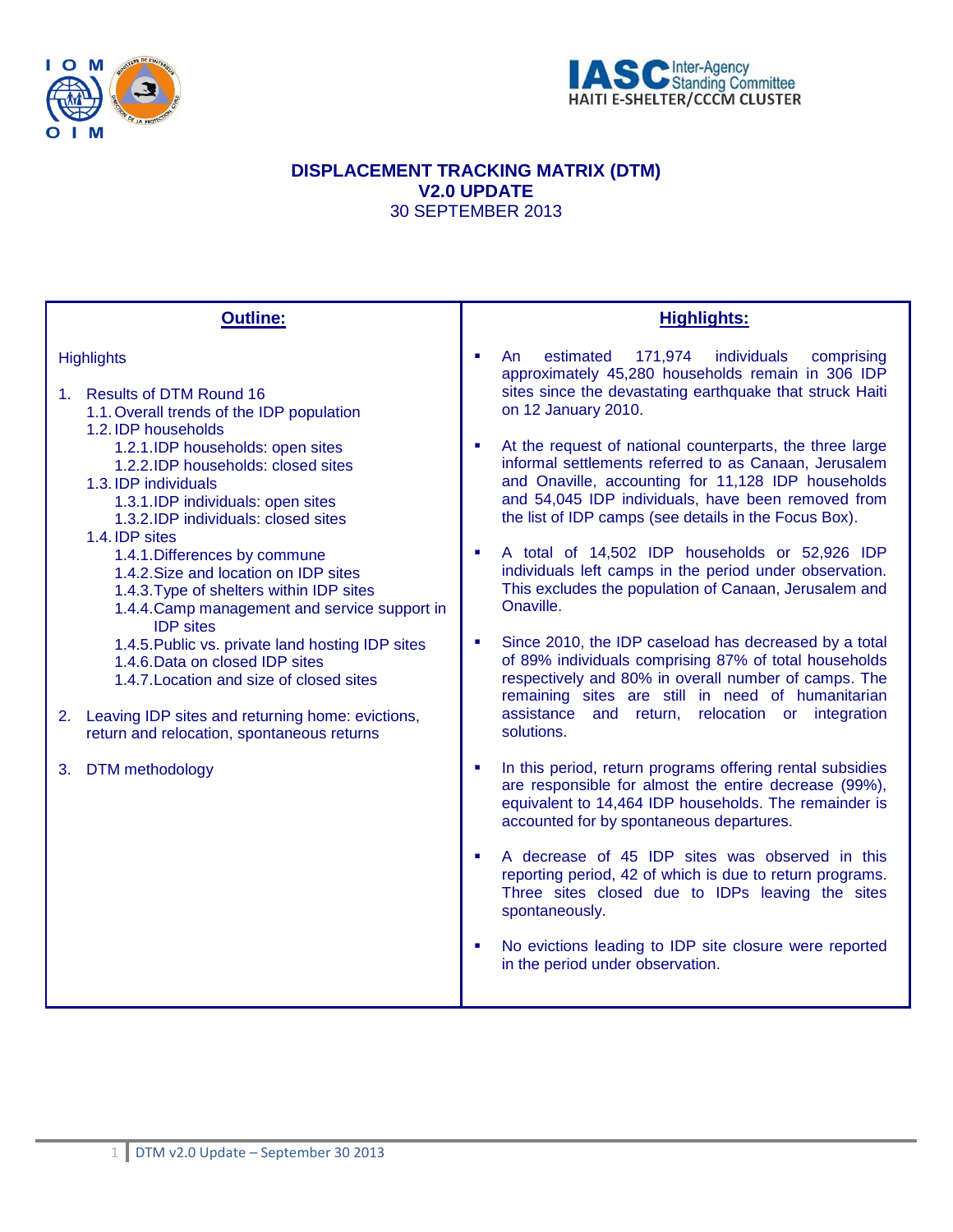



## **1. RESULTS OF DTM ROUND 16**

DTM v2.0 is in its sixteenth round of implementation. This report presents the results from field assessments that were conducted between August and September 2013<sup>1</sup>. Figures in the analysis do not include Canaan, Jerusalem and Onaville.

*Graph 1: Number of IDP Individuals displaced from July 2010 to September 2013 (figures rounded)*

| 1,500,000<br>- | 1,370,000      | 1,069,000      | $*810,000$ | 680,000        | 635,000        | 595,000        | 551,000        | 519,000       | 516,000 | 491,000 | 420,000 | 390,000 | 369,000        | 358,000            | 347,000        | 320,000 279,000 |                | ** 172,000     |
|----------------|----------------|----------------|------------|----------------|----------------|----------------|----------------|---------------|---------|---------|---------|---------|----------------|--------------------|----------------|-----------------|----------------|----------------|
| JUL '10        | <b>SEP '10</b> | <b>NOV</b> '10 | JAN '11    | <b>MAR '11</b> | <b>MAY '11</b> | <b>JUL '11</b> | <b>SEP '11</b> | <b>NOV'11</b> | JAN '12 | FEB '12 | APR '12 | JUN '12 | <b>AUG '12</b> | OCT <sub>'12</sub> | <b>DEC '12</b> | <b>MAR '13</b>  | <b>JUN '13</b> | <b>SEP '13</b> |

*(\*) In January 2011 the areas surrounding Corail, known as Canaan, Jerusalem, and Onaville, were included in DTM assessments upon the request of the Humanitarian Country Team.* 

*(\*\*) In September 2013 the areas surrounding Corail, known as Canaan Jerusalem and Onaville, were removed from DTM assessment at the request of the Government of Haiti.*

#### **Focus Box: Canaan, Jerusalem, and Onaville**

In January 2011 the areas surrounding Corail, known as Canaan, Jerusalem and Onaville, were included in DTM assessments upon the request of the Humanitarian Country Team and the Humanitarian Coordinator to address the cholera outbreak.

On July 11th 2013, the Government of Haiti represented by UCLBP (*Unité de Construction de Logements et Bâtiments Publics*), submitted a formal request to IOM to remove the three settlements from the DTM (i.e. from the list of IDP sites that exist in the country).

The UCLBP request is motivated by the observation that the characteristics of these settlements are those of "… *new neighborhoods needing urban planning with a long term view …*", not of IDP sites.

This consideration is supported by available census and building inventory data, collected over the course of the past year in the framework of the project "Census of Earthquake Affected Areas and Populations" carried out by IOM and IHSI (*Institut Haïtien de Statistique et d'Informatique*)

Data on buildings/plots type, status and use were thus collected, which describe an area with 28,499 buildings/plots (10,440 Canaan, 9,525 Jerusalem, 8,534 Onaville); where 14,101 households live (6,691 Canaan, 4,814 Jerusalem, 2,596 Onaville); and with an occupancy rate of 49% (64% Canaan, 50% Jerusalem, 30% Onaville).

In particular, according to the building inventory, there are already 3,609 (13%) newly built houses and 8,329 (29%) under construction, and only 21 empty plots remaining, indicating that the process of informal land tenure market has already allocated the available land in the area.

Further information on the characteristics of community infrastructure in these three settlements, including the number of churches (57 Canaan, 45 Jerusalem, 32 Onaville), schools or learning institutes (55 Canaan, 38 Jerusalem, 33 Onaville), and commercial buildings both retail and wholesale (80 Canaan, 78 Jerusalem, 84 Onaville) suggests that the area has become a neighborhood where people intend to remain.

Additionally, demographic data shows a total of 14,101 households with 64,378 individuals (31,156 Canaan, 21,745 Jerusalem, 11,477 Onaville), corresponding to an average family size of 4.6, which is equivalent to the average family size in Haiti, yet higher than the family size of 3.4 observed in IDP sites.

 $\overline{a}$ 

 $1$  The overall figures no longer include the population sheltered in the areas referred to as Canaan and Jerusalem, as well as Onaville. These areas included in the assessments starting in January 2011, are removed from the list of IDP sites.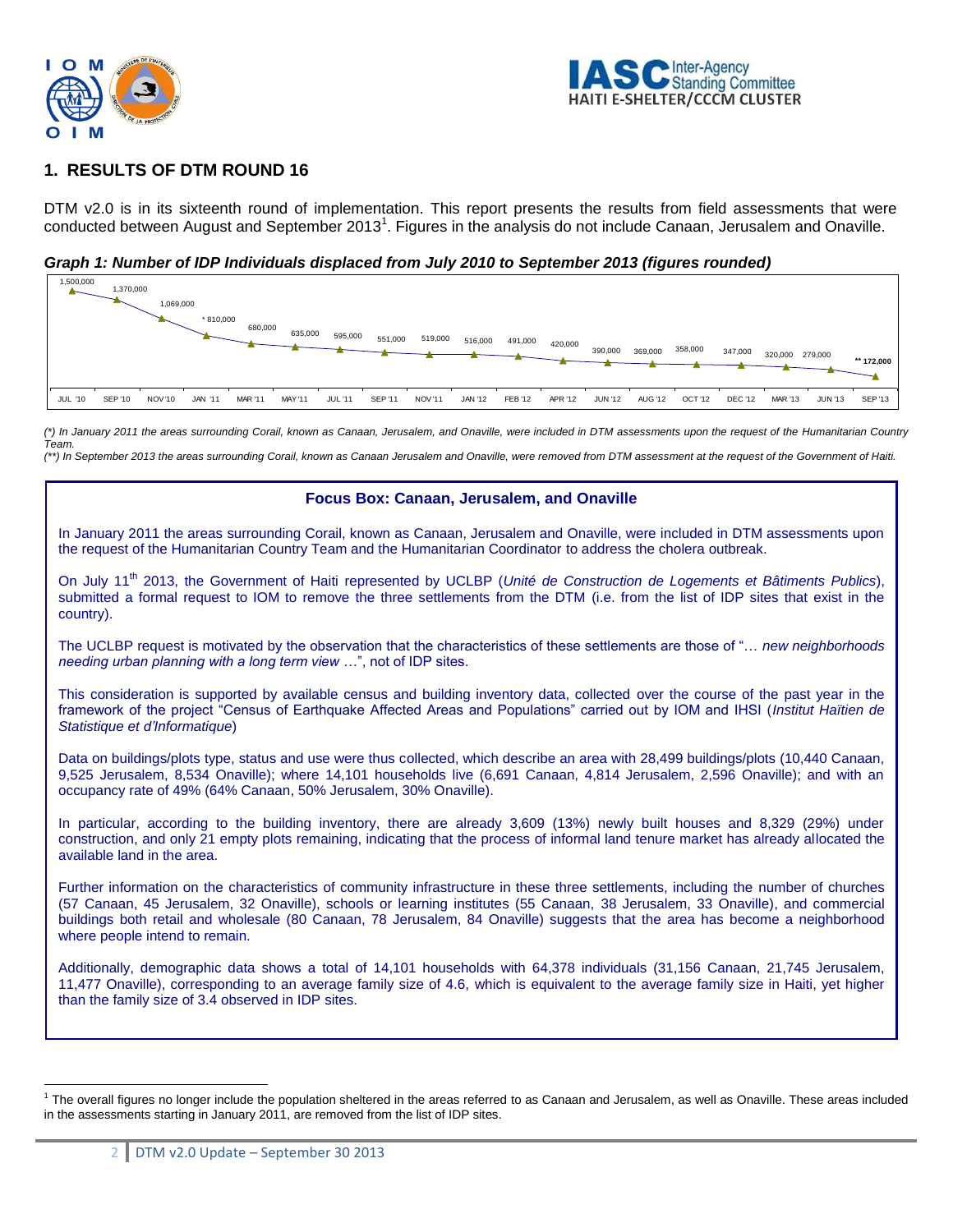



*Graphs 2 – 3 – 4: Number of IDP Sites (Graph 2), Households (Graph 3), and Individuals (Graph 4), July 2010 to September 2013*



### **1.1. Overall trends of the IDP population**

Over three years following the 12 January 2010 earthquake, an estimated 45,280 IDP households or 171,974 IDP individuals remain in 306 IDP sites in Haiti. They represent 11% of the initial caseload of 1,536,447 individuals.

Compared to the previous reporting period (June 2013), a 24% decrease is observed both in terms of IDP households and individuals. This rate of decrease is the highest ever observed since January 2011.

Almost 99% (equivalent to 14,464 IDP households) of the observed reduction in is due to return programming offering rental subsidies carried out by various partners. The share of IDPs leaving sites spontaneously is negligible and there were no camps closed due to evictions in the observation period.

*Table A: Comparison of number of IDP Sites, Households and Individuals by commune in July 2010, June 2013, and September 2013*

| Commune                      | Sites July '10 | Sites Jun '13    | Sites Sep '13 | <b>Households</b> | <b>Households Jun</b> | <b>Households</b> | <b>Individuals</b> | <b>Individuals</b> | <b>Individuals</b> |
|------------------------------|----------------|------------------|---------------|-------------------|-----------------------|-------------------|--------------------|--------------------|--------------------|
|                              |                |                  |               | <b>July '10</b>   | '13                   | <b>Sep '13</b>    | July '10           | <b>Jun '13</b>     | <b>Sep '13</b>     |
| <b>CARREFOUR</b>             | 172            | 59               | 56            | 48,273            | 4,929                 | 4,734             | 205,162            | 17,354             | 16,418             |
| <b>CITE SOLEIL</b>           | 63             | 21               | 20            | 16,535            | 2,674                 | 2,567             | 70,273             | 11,047             | 10,977             |
| <b>CROIX-DES-BOUQUETS</b>    | 115            | 21               |               | 24,722            | 13,924                | 2,578             | 105,064            | 66,160             | 11,274             |
| <b>DELMAS</b>                | 279            | 81               | 74            | 82,086            | 28,406                | 19,438            | 348,859            | 108,579            | 74,700             |
| <b>GANTHIER</b>              |                |                  |               | 1,438             | 16                    |                   | 6,111              | 37                 |                    |
| PORT-AU-PRINCE               | 193            | 76               | 71            | 70,856            | 11,871                | 8,427             | 301,156            | 42,024             | 30,278             |
| <b>TABARRE</b>               | 85             | 24               | 22            | 17.177            | 3,655                 | 3,453             | 73,001             | 12,939             | 12,362             |
| <b>PETION-VILLE</b>          | 112            | 35               | 34            | 24,604            | 3,611                 | 2,485             | 104,560            | 13,598             | 9,595              |
| <b>GRAND-GOAVE</b>           | 60             |                  |               | 8,157             | 76                    |                   | 34,665             | 287                | 50                 |
| <b>GRESSIER</b>              | 62             | 10               |               | 10.014            | 226                   | 206               | 42,560             | 905                | 798                |
| <b>JACMEL</b>                | 54             |                  |               | 6,145             | 60                    |                   | 26,115             | 200                |                    |
| <b>LEOGANE</b>               | 253            | 14               | 14            | 39,260            | 1,299                 | 1,291             | 166,859            | 5,247              | 5,191              |
| PETIT-GOAVE                  | 100            | 6                |               | 12,250            | 163                   | 89                | 52,062             | 568                | 331                |
| Total                        | 1,555          | 352              | 306           | 361.517           | 70.910                | 45,280            | 1,536,447          | 278.945            | 171,974            |
| Difference Jun '13 - Sep '13 |                | <b>Sites</b>     | $-45$         |                   | Households            | $-14,502$         |                    | Individuals        | $-52,926$          |
| % of Jun '13                 |                | Found in Sep '13 | 87%           |                   | Found in Sep '13      | 76%               |                    | Found in Sep '13   | 76%                |
| % of decrease in Sep '13     |                |                  | 13%           |                   |                       | 24%               |                    |                    | 24%                |

## **1.2 IDP Households**

#### *1.2.1. IDP households: open sites*

In September 2013 there were 45,280 IDP households still living in 306 IDP sites. The decrease equals 14,502 IDP households, equivalent to 24%.

The commune with the highest number and percentage of IDP households remains Delmas, hosting 19,438 IDP households or 42.9% of all IDP households. The second commune is Port-au-Prince, which as of September 2013 reported almost 8,427 IDP households, or 18.6%, followed by Carrefour with almost 4,734 IDP households, or 10.5%.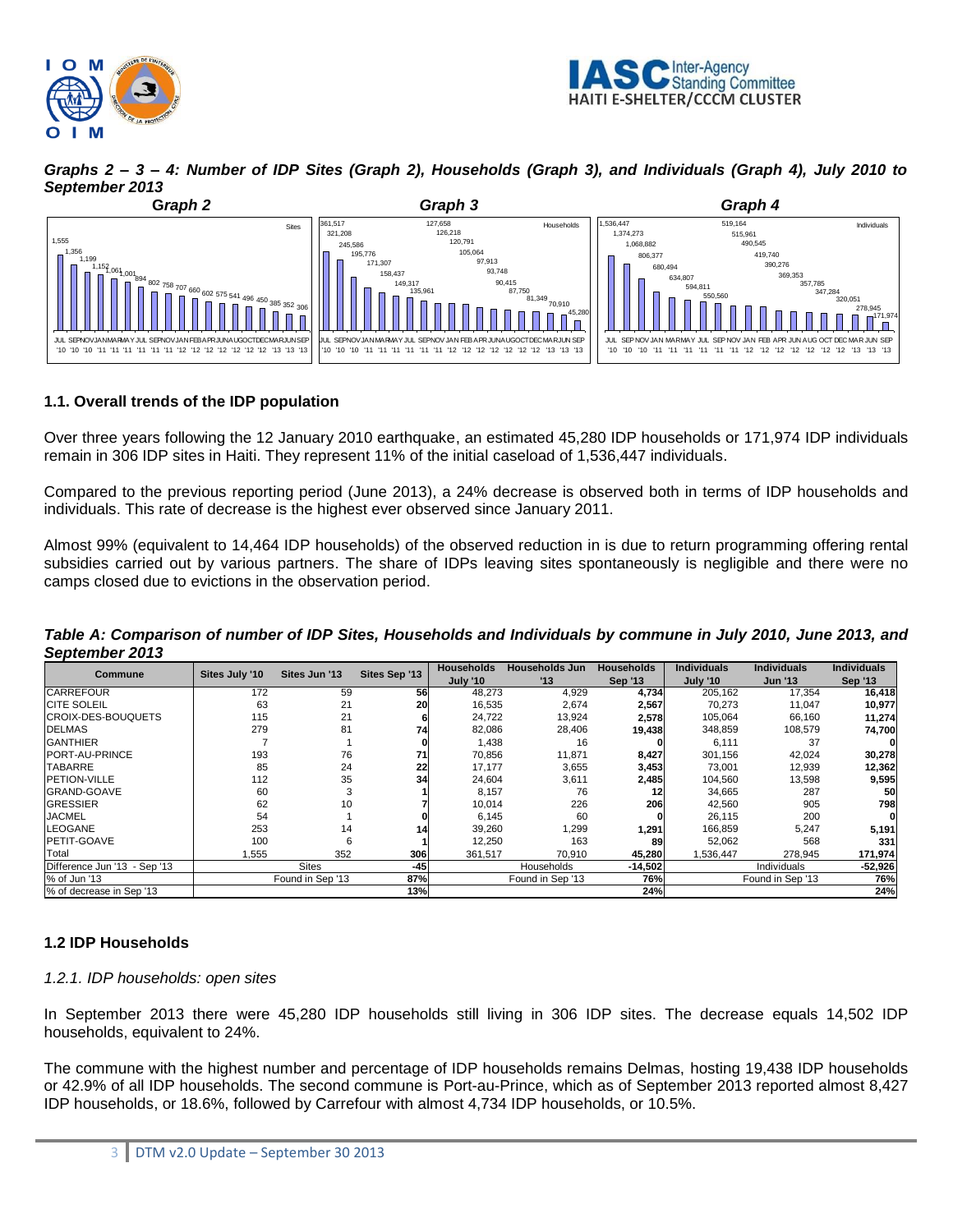



Due to an important push to relocate IDPs through the Rental Subsidy approach, and to the removal of Canaan Jerusalem and Onaville from the IDP caseload, Croix-des-Bouquets currently only host some 2,578 IDP households living in five<sup>2</sup> T-Shelter sites and in one small site of 5 IDP households. Tabarre, Cite Soleil and Petion Ville account together for 18.8% of the remaining caseload.

Of the overall decrease, and aside from Croix-des-Bouquets that alone contributes to 44% of the total decrease, Delmas and Port-au-Prince account for 48%.

In the regions, there remains a residual IDP caseload of 12 and 89 IDP households in Grand-Goave and Petit-Goave respectively, as well as 1,291 in Léogâne and 206 in Gressier. Return programs, offering rental subsidies and other forms of support, are responsible for the relocation of 12,246 of the 12,302 IDP households that left open camps thus accounting for 99 % of the observed decrease.

*Graph 5: Comparison of number of IDP Households by commune in July 2010, June and September 2013*



*1.2.2. IDP households: closed sites<sup>3</sup>*

*Table B: Number of IDP Households that left closed IDP Sites by commune and reason for site closure, between June and September 2013*

| Reason              | Other reasons  | <b>Assisted Returns</b> | Total |  |
|---------------------|----------------|-------------------------|-------|--|
| CARREFOUR           |                | 132                     | 132   |  |
| <b>CITE SOLEIL</b>  |                | 137                     | 137   |  |
| CROIX-DES-BOUQUETS  | 20             | 199                     | 219   |  |
| <b>DELMAS</b>       |                | 305                     | 305   |  |
| <b>GANTHIER</b>     | 16             |                         | 16    |  |
| PETION-VILLE        |                | 250                     | 250   |  |
| PORT-AU-PRINCE      | $\overline{2}$ | 529                     | 531   |  |
| TABARRE             |                | 522                     | 522   |  |
| <b>GRAND-GOAVE</b>  |                | հ                       | 6     |  |
| <b>GRESSIER</b>     |                |                         | 4     |  |
| JACMEL              |                | 60                      | 60    |  |
| PETIT-GOAVE         |                | 74                      | 74    |  |
| <b>Total Of HHs</b> | 38             | 2,218                   | 2.256 |  |

Household decrease in closed IDP sites accounts for 15.6% of the decrease in the observed period and equals 2,256 IDP households.

Return programs offering rental subsidies and leading to site closure relocated 2,218 IDP households, accounting for 98.3 % of the decrease due to IDP site closure.

## **1.3. IDP Individuals**

## *1.3.1. IDP individuals: open sites*

In September 2013 there were 171,974 individuals living in IDP sites. This represents a decrease of 106,971 IDP individuals compared to the previous reporting period.

 $\overline{a}$  $2$  Corail Sector 3 and 4, Santo 17, Lilavois 42, and New Life Village

 $3$  This section includes figures from Canaan, Jerusalem, and Onaville as they were removed from the list of IDP sites.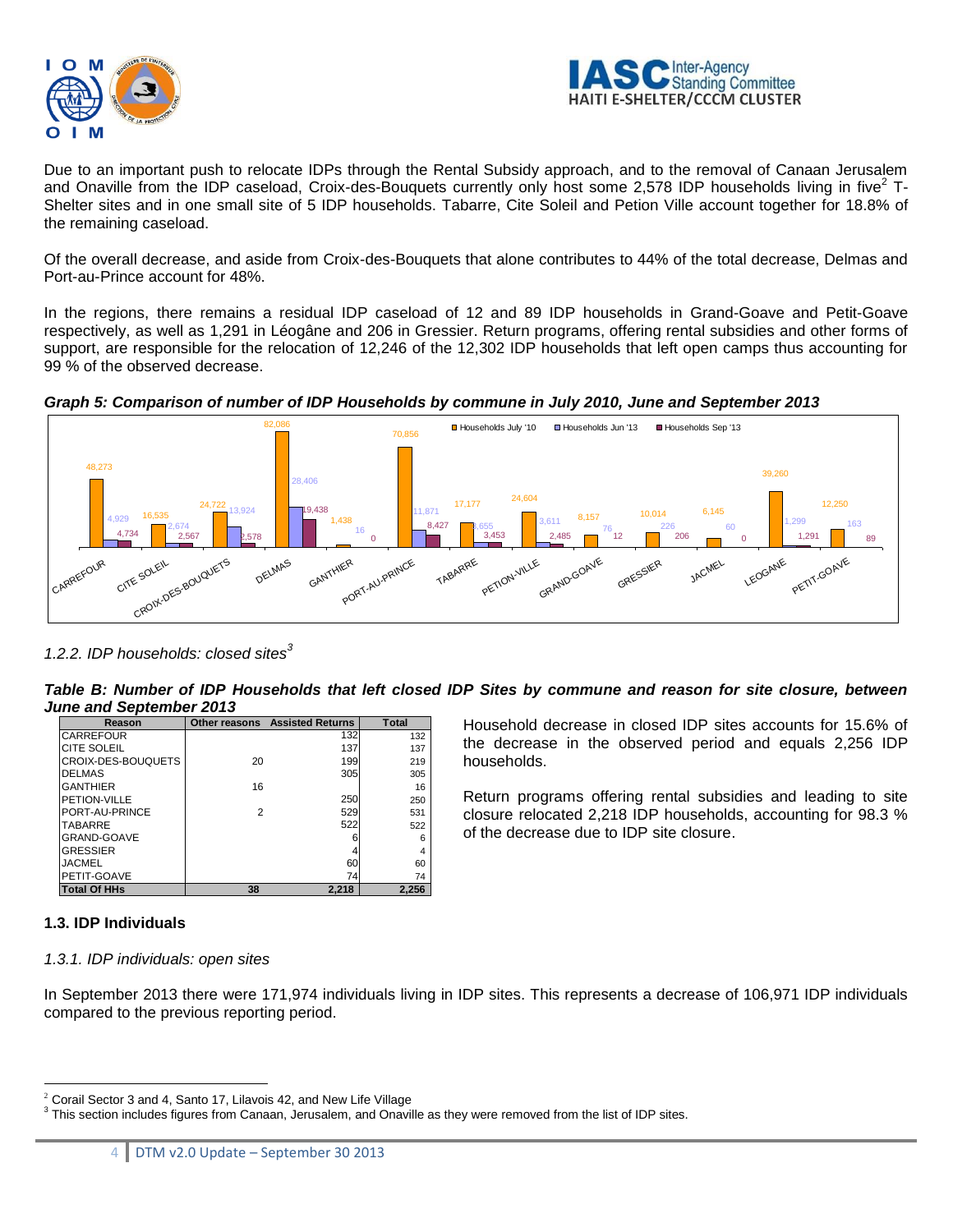



The majority of IDP individuals live in the three communes of Delmas, Port-au-Prince and Carrefour. Delmas still hosts 74,700 IDP individuals or 43.4% of the total, and 30,278 and 16,418 are found in Port-au-Prince and Carrefour, respectively. The three communes combined account for 70.6% of all remaining IDP individuals in Haiti. IDP individuals located in the regions represent 3.7% of all IDPs individuals, with 3% located in Léogâne.

Decrease in the IDP individual population over time is slightly greater than changes observed in the IDP household population. This is due to the observed decrease in average household size already described in Phase 2 Registration Report (i.e. vulnerable or older/younger member of the household returning to the communities, families splitting and tent partitioning to benefit from double support, newly formed young families, etc). Compared to July 2010, the total population remaining in IDP sites has decreased by 89%. When compared to the overall population reported in the previous period (June 2013) a 24% decrease is reported, the largest observed since January 2011.

*Graph 6: Comparison of number of IDP Individuals by commune in July 2010, June and September 2013*



The communes with the largest decrease of IDP individuals are Delmas and Port-au-Prince, and together account for 86.2% of the total decrease. Petion Ville only experienced a 7.6% decrease in IDP individuals as compared to the previous camp assessment. The Palm Region accounts for less than 2% of the decrease.

Return programs, offering rental subsidies and other forms of support are responsible for the relocation of 44,398 IDP individuals of the 45,305 that left open IDP sites, thus accounting for 98% of the observed decrease in open sites.

## *1.3.2. IDP individuals: closed sites*

|                    | Table C: Number of IDP Individuals that left closed IDP sites by commune, and reason for site closure between June |  |  |  |
|--------------------|--------------------------------------------------------------------------------------------------------------------|--|--|--|
| and September 2013 |                                                                                                                    |  |  |  |

| Reason              |     | <b>Other reasons Assisted Returns</b> | <b>Total</b> |
|---------------------|-----|---------------------------------------|--------------|
| <b>CARREFOUR</b>    |     | 460                                   | 460          |
| <b>CITE SOLEIL</b>  |     | 405                                   | 405          |
| CROIX-DES-BOUQUETS  | 55  | 796                                   | 851          |
| <b>DELMAS</b>       |     | 1.080                                 | 1.080        |
| <b>GANTHIER</b>     | 37  |                                       | 37           |
| PETION-VILLE        |     | 846                                   | 846          |
| PORT-AU-PRINCE      | 11  | 1,941                                 | 1,952        |
| <b>TABARRE</b>      |     | 1,710                                 | 1,710        |
| GRAND-GOAVE         |     | 18                                    | 18           |
| <b>GRESSIER</b>     |     | 11                                    | 11           |
| <b>JACMEL</b>       |     | 200                                   | 200          |
| PETIT-GOAVE         |     | 237                                   | 237          |
| <b>Total Of IND</b> | 103 | 7.704                                 | 7.807        |

Return programs offering rental subsidies accounted for the relocation of 7,704 IDP individuals or 98.7% of the decrease in IDP population. In this DTM round, rental subsidies are responsible for 100% of the decrease leading to site closure in all communes except for the communes of Port-au-Prince, Ganthier, and Jacmel.

## **1.4. IDP Sites**

A total of 306 IDP sites, or 20% of the initial 1,555 sites identified in 2010 and tracked since then remain open as of this period. This corresponds to a 13% decrease since the last DTM round.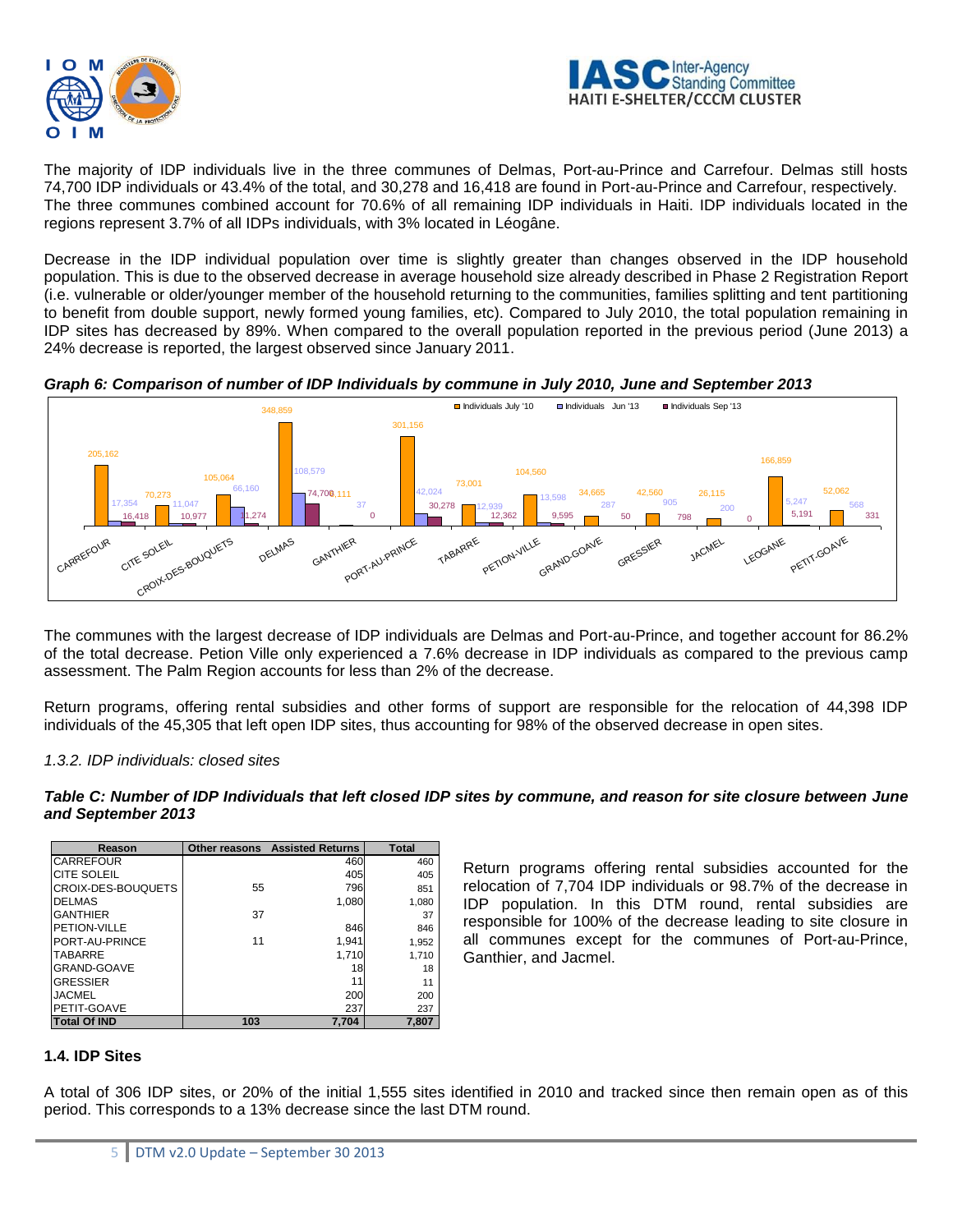



#### *1.4.1. Differences by Commune*

The communes with the largest number of IDP sites are Delmas, Port-au-Prince and Carrefour, with 74, 71 and 56 sites respectively, followed by Petion Ville and Tabarre. The three communes combined amount to 65.7% of all sites open. Despite hosting 18.3% of the open sites, Carrefour houses approximately 10% of the remaining displaced population due to the small size of its numerous camps. In contrast, Delmas, with 24.2% of remaining sites, hosts 43% of the total caseload due to the bigger size of its IDP sites.

*Graph 7: Comparison of number of IDP Sites by commune in July 2010, June and September 2013*



Only 6 sites remain open in Croix-des-Bouquets, among which 5 are T-Shelter sites.

In the regions, 23 IDP sites remain open, accounting for 7.5% of the total open sites in the country. IDP sites in the Palm Region are mainly small, hosting 3.5% of the IDPs. The Léogâne commune has the highest concentration of IDP sites in the Palm Region (14 sites).

## *1.4.2. Size and location of IDP Sites*

 $\overline{a}$ 

Out of 306 IDP sites open, 206 or 67.3% are smaller sites of 100 IDP households or less. These sites shelter 16.8% of the IDP households. The remaining (100) are sites with more than 100 IDP households. There are still 9 IDP sites<sup>4</sup> that host 1,000 households or more (equivalent to 32% of all IDP households, or approximately 14,500 households).

| Site size by # of |                   |            | N of              | $%$ of            | N of               | $%$ of             |
|-------------------|-------------------|------------|-------------------|-------------------|--------------------|--------------------|
| <b>Households</b> | <b>N</b> of Sites | % of Sites | <b>Households</b> | <b>Households</b> | <b>Individuals</b> | <b>Individuals</b> |
| Total             | 306               | 100%       | 45,280            | 100%              | 171,974            | 100%               |
| $(1.1)$ 1 to 9    | 47                | 15.4%      | 155               | 0.3%              | 589                | 0.3%               |
| 1.2) 10 to 19     | 28                | 9.2%       | 388               | 0.9%              | 1.349              | 0.8%               |
| 2) 20 to 99       | 131               | 42.8%      | 7.077             | 15.6%             | 25.307             | 14.7%              |
| 3) 100 to 499     | 81                | 26.5%      | 16.076            | 35.5%             | 59,693             | 34.7%              |
| 4) 500 to 999     | 10                | 3.3%       | 7.114             | 15.7%             | 27.402             | 15.9%              |
| 5) 1000 plus      | 9                 | 2.9%       | 14.470            | 32.0%             | 57.634             | 33.5%              |

*Table D: IDP Sites by number and percentage of Sites, Households, Individuals and Site size, September 2013*

As in previous rounds, the majority of the displaced population continues to reside in the larger<sup>5</sup> sites located in the Port-au-Prince metropolitan area. In particular, 19 larger IDP sites or 6.2% of the total number of sites shelter 47.7% of IDP households.

<sup>&</sup>lt;sup>4</sup> Dahomey/Camp des Militants, Boliman Brant, Acra Cite Nord Del 33, Camp Maurice Bonnefil, Batimat, Terrain Accra, Terrain Toto, Acra Zone Sud (AD), Corail Sector 4.

<sup>&</sup>lt;sup>5</sup> For the purposes of analysis, DTM has grouped together all sites hosting 500 or more households and labeled them as larger sites. Note that this does not replace the definition set by the CCCM Cluster in 2010 where a large site is defined as hosting 1,000 or more households.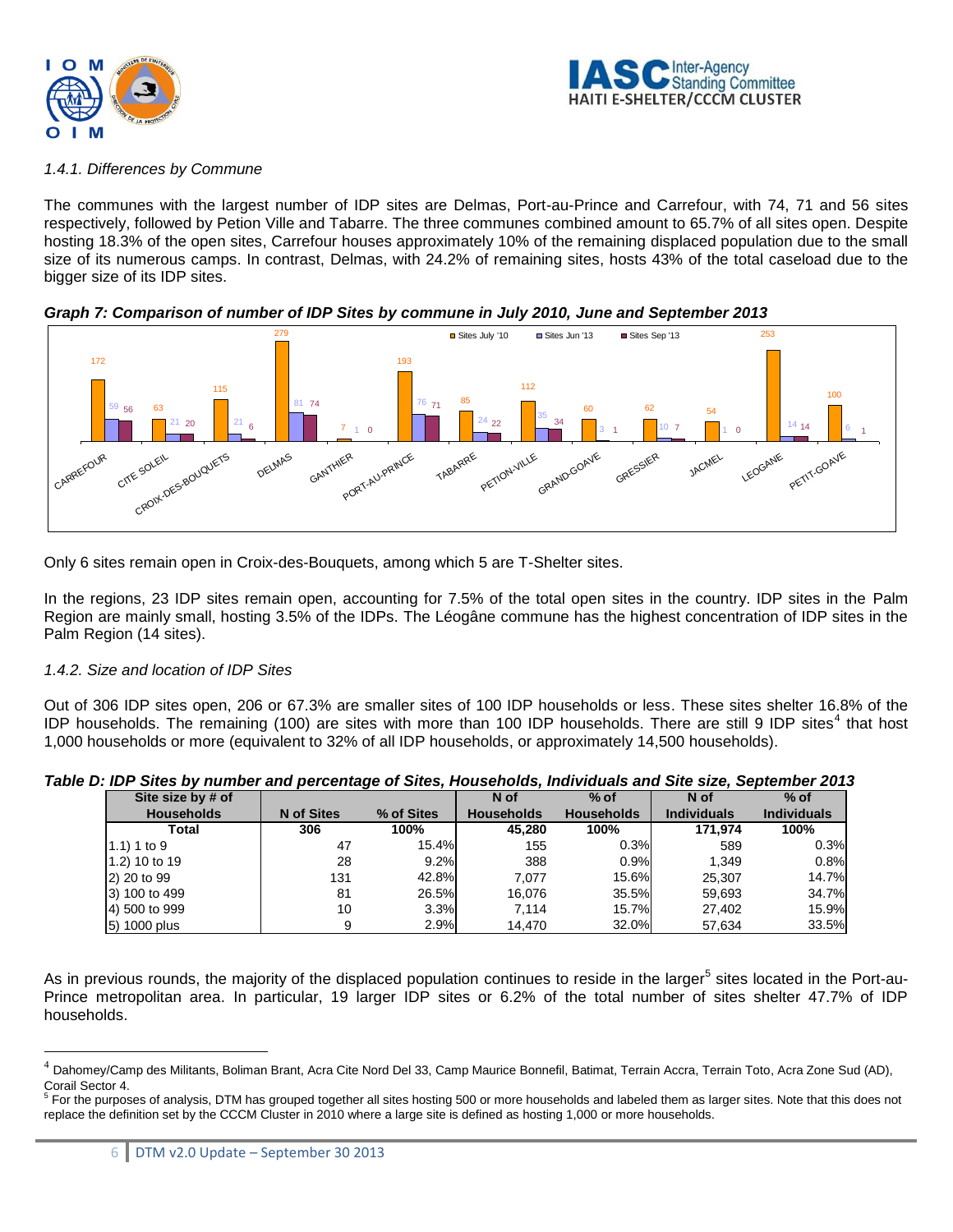



When looking at the geographical distribution of IDP sites by size, 8 out of 9 sites hosting more than 1,000 IDP households are in Delmas. Of these, 2 are under closure through a return program offering rental subsidies (Boliman Brant and Terrain Accra). It is noted that none of the larger IDP sites is found in the regions, where 17 out of 23 sites host less than 100 IDP households.

#### *Table E: Number of IDP Sites by size (number of households) and commune, September 2013*

|                        | Site size by # of Households |             |       |     |                                                               |    |  |  |
|------------------------|------------------------------|-------------|-------|-----|---------------------------------------------------------------|----|--|--|
| Commune                | Total                        | 1.1) 1 to 9 | (1.2) |     | 10 to 19 2) 20 to 99 3) 100 to 499 4) 500 to 999 5) 1000 plus |    |  |  |
| Total                  | 306                          | 47          | 28    | 131 | 81                                                            | 10 |  |  |
| <b>ICARREFOUR</b>      | 56                           |             | 8     | 33  |                                                               |    |  |  |
| <b>ICITE SOLEIL</b>    | 20                           |             |       | 14  |                                                               |    |  |  |
| ICROIX-DES-BOUQUETS    | 6                            |             |       |     |                                                               |    |  |  |
| <b>IDELMAS</b>         | 74                           | 20          |       |     | 19                                                            |    |  |  |
| <b>PETION-VILLE</b>    | 34                           | 10          |       |     |                                                               |    |  |  |
| <b>IPORT-AU-PRINCE</b> |                              | 6           |       | 31  | 25                                                            |    |  |  |
| <b>TABARRE</b>         | 22                           |             |       |     |                                                               |    |  |  |
| IGRAND-GOAVE           |                              |             |       |     |                                                               |    |  |  |
| <b>IGRESSIER</b>       |                              |             |       |     |                                                               |    |  |  |
| <b>LEOGANE</b>         | 14                           |             |       |     |                                                               |    |  |  |
| <b>IPETIT-GOAVE</b>    |                              |             |       |     |                                                               |    |  |  |

### *1.4.3. Type of Shelters within IDP Sites*

The majority of open IDP sites are made of makeshift structures. Specifically, there are no transitional shelters (T-Shelters) in 86% of the sites, while about 10% have mixed structures that include tents, makeshift shelters and some T-Shelters.

The remaining 4% is mostly<sup>6</sup> comprised of T-Shelters. In total they host 3,948 IDP households and 17,975 IDP individuals in 12 sites.

The 12 sites are Radio Commerce in Cite Soleil; Santo 17, Corail Sector 3, Corail Sector 4, Union Centre d'Hébergement de Lilavois 42 in Croix-des-Bouquets; La voix des sans voix, Belle Alliance, Camp Rico, CSC in Léogâne; Centre d'Hébergement de Galette Greffin, Tabarre Isa in Petionville ; Village Eden in Tabarre. Three additional sites are made mostly of T-Shelters: St Etienne 1 and St Etienne 2 in Tabarre and New Life Village in Croix des Bouquets

#### *Table F: IDP Sites by shelter composition, September 2013*

| <b>T-Shelter Category</b>   |     | %   |
|-----------------------------|-----|-----|
| No T-Shelter (0 %)          | 263 | 86% |
| Mixed sites (1 - 90 %)      | 31  | 10% |
| T-Shelter sites (91 % more) | 12  | 4%I |
| Total                       | 306 | 100 |

|                |  |  |  | Table G: Number of empty shelters by commune, |
|----------------|--|--|--|-----------------------------------------------|
| September 2013 |  |  |  |                                               |

| Commune            | <b>Total</b><br><b>IDP</b> sites<br>by commune | <b>Total</b><br>number of<br>shelters | shelters | Approximate<br>No. of empty percentage of<br>empty<br>shelters** |
|--------------------|------------------------------------------------|---------------------------------------|----------|------------------------------------------------------------------|
| <b>CARREFOUR</b>   | 56                                             | 4.747                                 | 213      | 4%                                                               |
| CITE SOLEIL        | 20                                             | 1.186                                 | 43       | 4%                                                               |
| CROIX-DES-BOUQUETS | 6                                              | 2.598                                 | 17       | 1%                                                               |
| <b>DELMAS</b>      | 74                                             | 11.505                                | 211      | 2%                                                               |
| GRAND-GOAVE        |                                                | 22                                    | 6        | 27%                                                              |
| <b>GRESSIER</b>    |                                                | 210                                   | 16       | 8%                                                               |
| <b>LEOGANE</b>     | 14                                             | 1.344                                 | 143      | 11%                                                              |
| PETION-VILLE       | 34                                             | 2.448                                 | 54       | 2%                                                               |
| PETIT-GOAVE        |                                                | 117                                   | 28       | 24%                                                              |
| PORT-AU-PRINCE     | 71                                             | 7.101                                 | 452      | 6%                                                               |
| TABARRE            | 22                                             | 2.484                                 | 54       | 2%                                                               |
| <b>Total</b>       | 306                                            | 33.762                                | 1.237    | 4%                                                               |

Movements to open IDP sites continue to be observed; this may happen due to boundaries between camps and communities becoming blurred in certain cases, and possibly to the availability of empty tents and space in open camps.

An approximate 1,237 tents or 4% of the total number of tents /makeshifts/shelters counted in IDP sites were found empty and still standing during this round of camp  $assesment<sup>7</sup>$ .

 $\overline{a}$  $6$  More than 90% of structures on site are T-Shelters.

 $^7$  Note that the number of tents does not equal the number of IDP households, as some tents/shelters are bigger and can house more than one IDP household.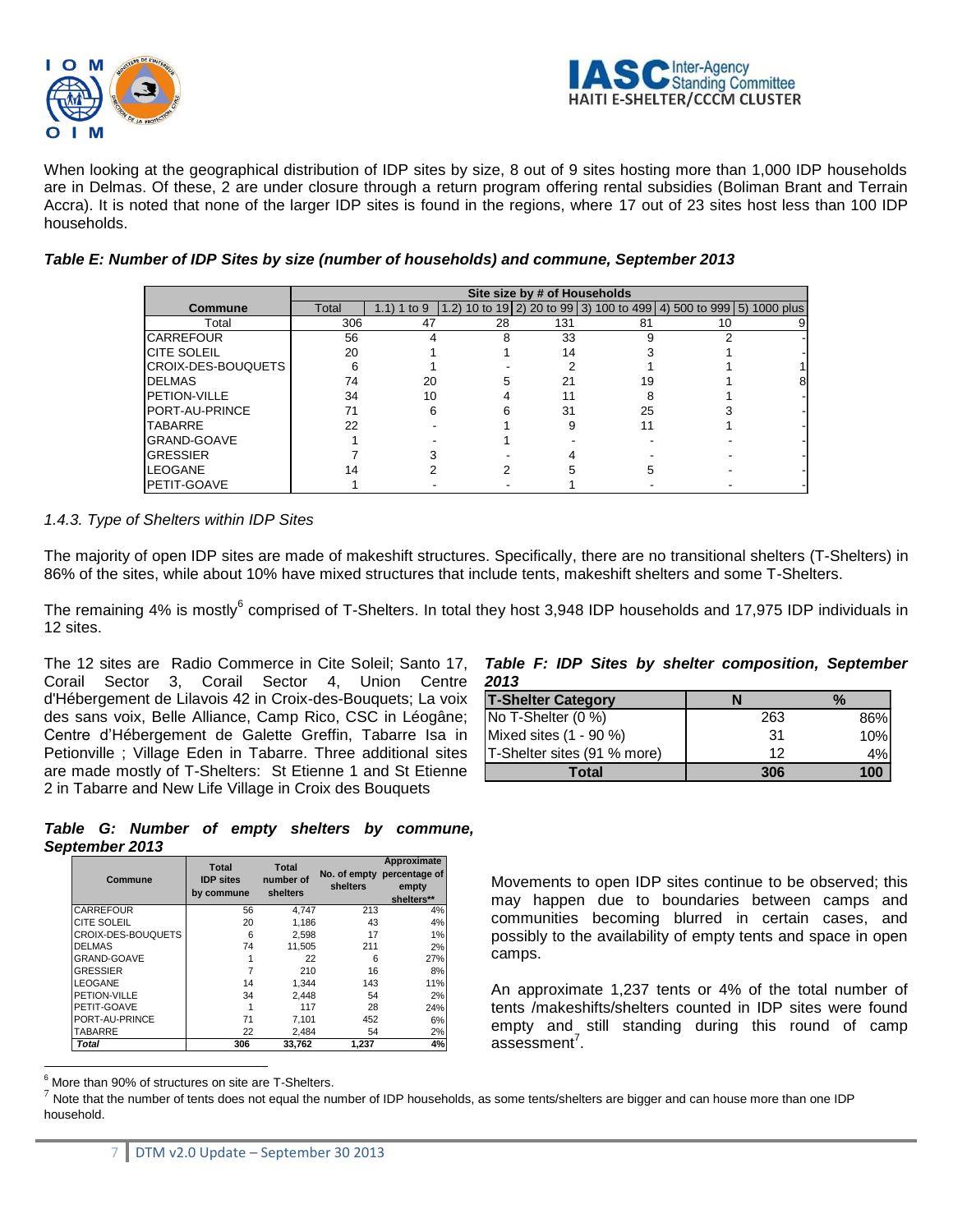



## *1.4.4. Camp Management and Service Support in IDP Sites*

Of the 306 IDP sites that are open this period, only 2 have dedicated camp management support, namely the 2 camps assisted by the organization JP/HRO. In terms of services provided to IDP sites, more than 50% have toilets (or 49 IDP individuals per toilet), only 26 have water provided on the premises, and only 11 benefit from a waste management system $^8$ . This round of camp assessment included three new questions based on the request of the WASH cluster. Questions refer to the presence of a water management committee, presence of waste management committee and the date of the latest desludging. As of September 2013, only 18 camps have committees for the management of water and waste (not necessarily the same ones), and we could only identify dates of the last desludging in 12 camps.

#### *Table H: Service availability in IDP sites, September 2013*

|                     |                   | <b>Toilets</b>     |                 | Water            | <b>Waste Management</b> |                  |
|---------------------|-------------------|--------------------|-----------------|------------------|-------------------------|------------------|
| Commune             | <b>No Toilets</b> | <b>Yes Toilets</b> | <b>No Water</b> | <b>Yes Water</b> | <b>No Waste</b>         | <b>Yes Waste</b> |
| <b>CARREFOUR</b>    | 31                | 25                 | 51              |                  | 50                      | 6                |
| <b>ICITE SOLEIL</b> | 5                 | 15 <sup>1</sup>    | 20              |                  | 20                      |                  |
| CROIX-DES-BOUQUETS  |                   |                    | 4               |                  | 6                       |                  |
| <b>DELMAS</b>       | 33                | 41                 | 72              |                  | 72                      |                  |
| <b>PETION-VILLE</b> | 19                | 15 <sup>1</sup>    | 31              |                  | 33                      |                  |
| PORT-AU-PRINCE      | 36                | 35 <sub>1</sub>    | 64              |                  | 70                      |                  |
| <b>TABARRE</b>      | 5                 | 17                 | 21              |                  | 22                      |                  |
| GRAND-GOAVE         |                   |                    |                 |                  |                         |                  |
| <b>GRESSIER</b>     |                   |                    |                 |                  |                         |                  |
| LEOGANE             |                   |                    |                 |                  | 13                      |                  |
| <b>PETIT-GOAVE</b>  |                   |                    |                 |                  |                         |                  |
| <b>Total</b>        | 140               | <b>166</b>         | 280             | 26               | 295                     | 11               |

## *1.4.5. Public vs. private land<sup>9</sup> hosting IDP sites*

Of the 306 IDP sites identified this period, 24% (72) only are reportedly located on public land, while 75% (229) on private property. Information on the remaining five sites was insufficient to categorize them.

Out of the 45 IDP sites closed in this reporting period, 38 were located on private land compared to 7 on public land.

#### *Graph 8: Land Ownership status comparison by commune, September 2013*



When looking at the distribution of land ownership by commune, the Palm Region shows the highest proportion of sites on public land. Metropolitan Port-au-Prince on the contrary shows a proportion of sites on private land between 60% and 85% in

  $8$  Complete information on WASH situation in camps is collected and disseminated monthly by DINEPA.

<sup>&</sup>lt;sup>9</sup> It is important to emphasize that this information is gathered through interviews with the camp committee and/or IDP representatives on the site. No legal investigation on land tenure status was carried out.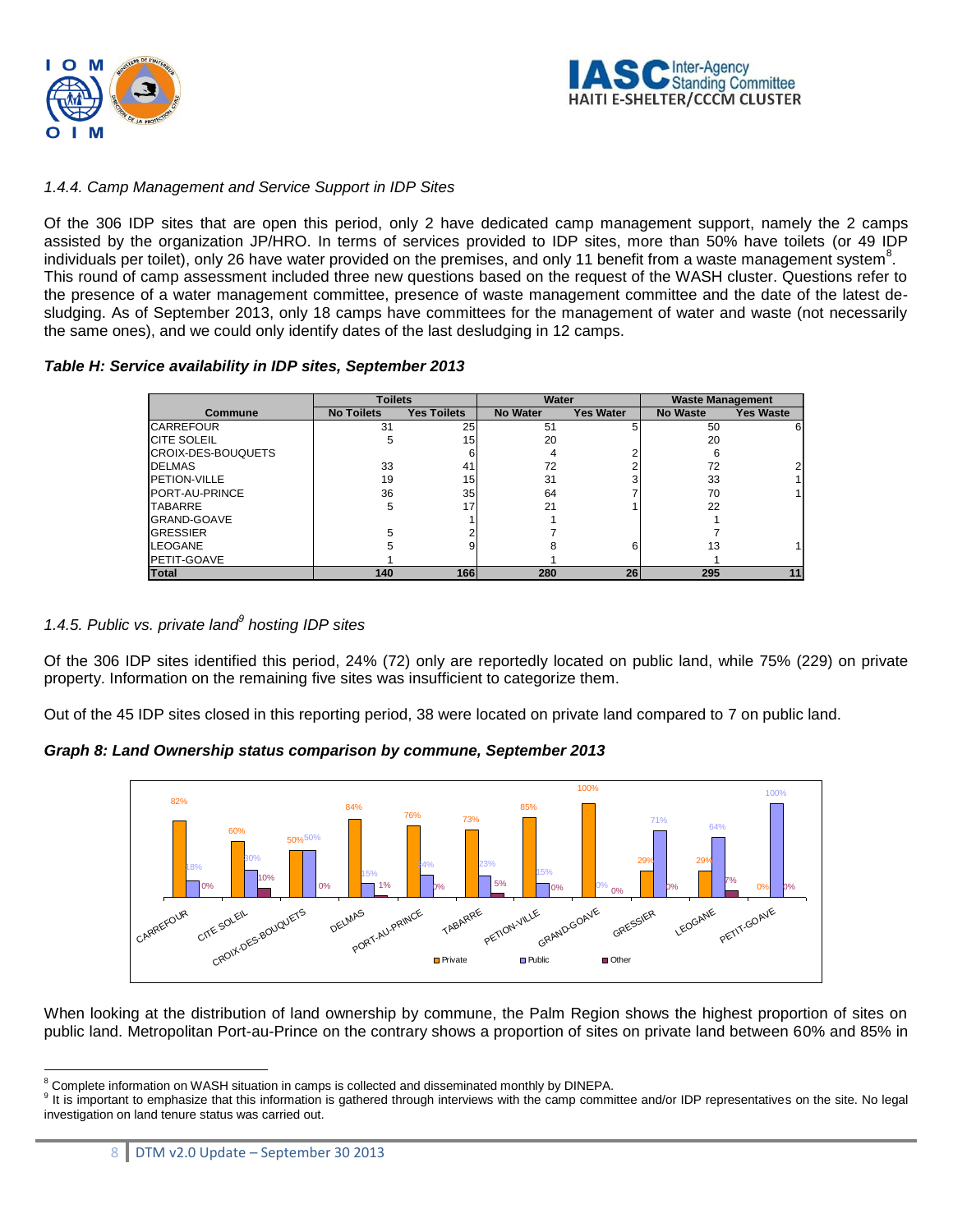



all communes. Figures not reported here also show that comparing data from November 2010<sup>10</sup>, a greater decrease in IDP sites located on private land is observed: of the 883 sites located on private land in November 2010, 229 remain open in September 2013, reflecting a 74% decrease. On the other hand, of the 222 sites located on public land in November 2010, 72 sites remain open this period, reflecting a 68% decrease.

#### *1.4.6. Data on closed IDP sites*

A total of 45 IDP sites have closed during this reporting period. This reflects a 13% decrease from the previous DTM round. Return programs offering rental subsidies are responsible for the closure of 42 IDP sites, and the rest closed as a result of spontaneous movement of the population out of the sites (i.e. "the IDPs decided to leave" as reported on the camp assessment form). No camps were closed due to eviction during this reporting period. However, there have been several cases of attempted evictions that were successfully mediated by protection actors.

#### *1.4.7. Location and size of closed sites*

Table I: Distribution of IDP Sites that closed by Table J: Distribution of closed IDP Sites by commune and *commune and reason for closure between June and size of site between June and September 2013 September 2013*

| <b>Reason</b>      | Other reasons | <b>Assisted Returns</b> | <b>Total</b> |                            | Size of IDP site |         |       |         |      |                 |
|--------------------|---------------|-------------------------|--------------|----------------------------|------------------|---------|-------|---------|------|-----------------|
| <b>CARREFOUR</b>   |               |                         |              | <b>Commune</b>             | $0 - 9$          | $10-19$ | 20-99 | 100-499 | >999 | <b>Total</b>    |
| CITE SOLEIL        |               |                         |              | <b>CARREFOUR</b>           |                  |         |       |         |      |                 |
| CROIX-DES-BOUQUETS |               |                         | 12           | <b>ICITE SOLEIL</b>        |                  |         |       |         |      |                 |
| <b>DELMAS</b>      |               |                         |              | <b>ICROIX-DES-BOUQUETS</b> |                  |         |       |         |      | 12 <sup>1</sup> |
| <b>GANTHIER</b>    |               |                         |              | <b>IDELMAS</b>             |                  |         |       |         |      |                 |
| PETION-VILLE       |               |                         |              | <b>IGANTHIER</b>           |                  |         |       |         |      |                 |
| PORT-AU-PRINCE     |               |                         |              | <b>IPETION-VILLE</b>       |                  |         |       |         |      |                 |
| <b>TABARRE</b>     |               |                         |              | <b>PORT-AU-PRINCE</b>      |                  |         |       |         |      |                 |
| GRAND-GOAVE        |               |                         |              | <b>TABARRE</b>             |                  |         |       |         |      |                 |
| <b>GRESSIER</b>    |               |                         |              | <b>IGRAND-GOAVE</b>        |                  |         |       |         |      |                 |
| <b>JACMEL</b>      |               |                         |              | <b>GRESSIER</b>            |                  |         |       |         |      |                 |
| PETIT-GOAVE        |               |                         |              | <b>JACMEL</b>              |                  |         |       |         |      |                 |
| <b>Total</b>       |               | 42                      | 45           | <b>IPETIT-GOAVE</b>        |                  |         |       |         |      |                 |
|                    |               |                         |              | <b>Total</b>               | 20               |         | 11    |         |      | 45              |

More than 30% of the IDP sites closed or removed in this round of DTM, or 15 out of 45, were located in the Croix-des-Bouquets. The second largest decrease was observed in Delmas, where 7 IDP sites closed.

In the reporting period 42% of the closed IDP sites hosted between 1 and 9 IDPs households, 23% hosted between 20 and 99 IDP households, and 17% between 100 and 499 households. Two large IDP sites were closed in Tabarre (Trazelie and Te Roche) in the reporting period.

 $\overline{a}$  $10$  The first round of assessments: DTM V2.0 was the first time this type of data was collected.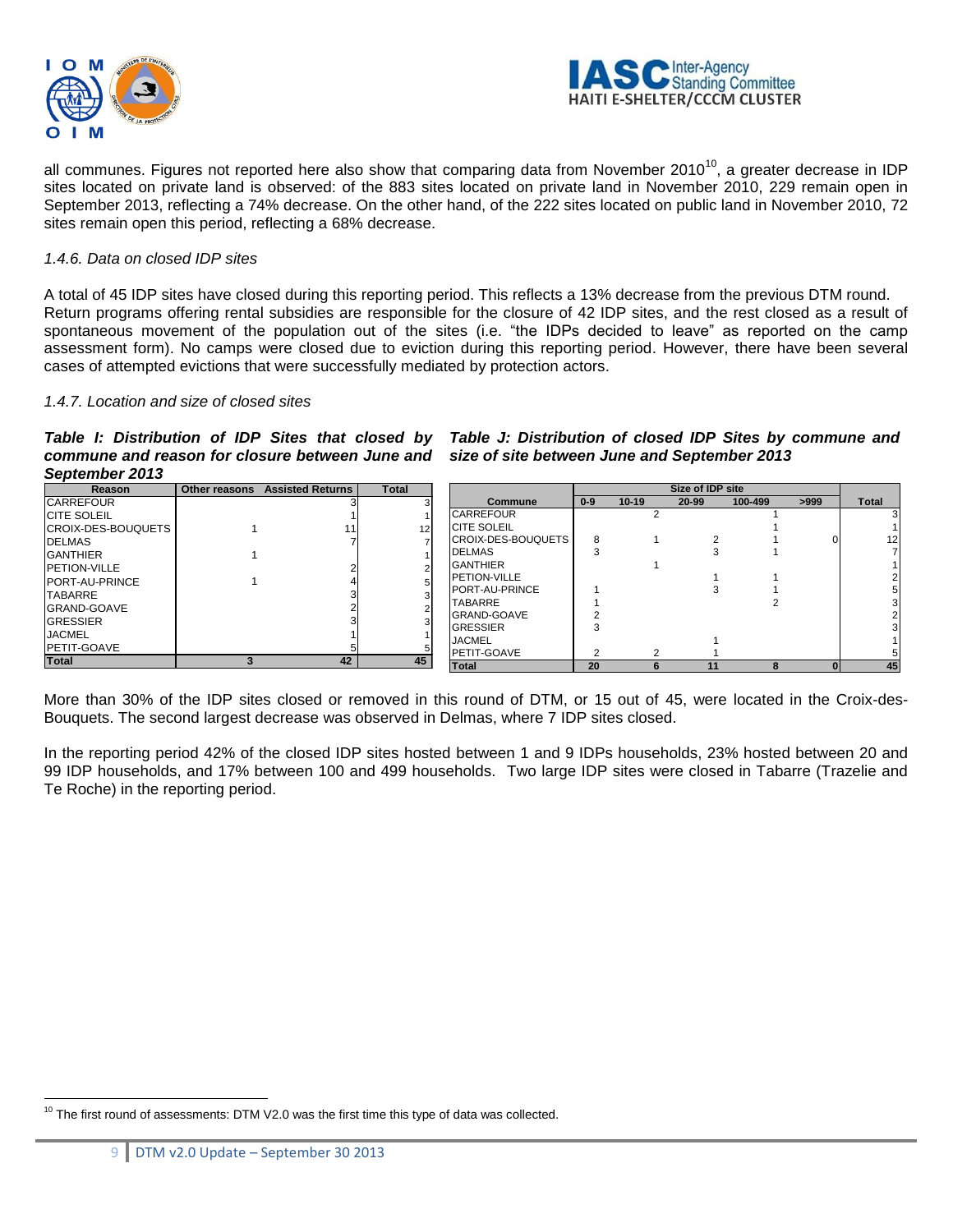



**2. LEAVING IDP SITES AND RETURNING HOME: EVICTIONS, RETURN AND RELOCATION, SPONTANEOUS RETURNS**





*(\*) Return grants to IDP households in camps closed by rental subsidies and in camps under closure but still open (data available only for the past 6 months).*

*(\*\*) the figure includes Canaan Jerusalem and Onaville that are not closed due to spontaneous return home, but they were removed from the list of IDP camps.*

After the earthquake, 1,555 IDP sites and 361,517 households were identified.

As of September 2013, 273 IDP sites or 18% of the total 1,555 were closed thanks to return programs and 11% due to evictions; 799 sites or 51% were closed due to spontaneous or voluntary returns, leaving 20% still open.

More than 55,900 IDP households left IDP sites thanks to rental subsidy or other form of support (Shelter package or house reconstruction), while evictions affected about 16,000 IDP households over 3 years, or 4% of IDP households registered after the earthquake. In the reporting period 14,464 IDP households were offered rental subsidy and left IDP sites.

*Graph 10: Number of IDP Sites by commune and status (open or closed and reason for closure, July 2010 to September 2013*



The communes most affected by evictions are Delmas, Petion-Ville, Carrefour and Port-au-Prince, and Léogâne in the regions; together they account for 74% of all evictions involving 12,859 households and 131 IDP sites of the 177 closed by forced eviction.

In the metropolitan area, return programs relocated the highest number of IDP households from IDP sites in the communes of Delmas, Port-au-Prince and Tabarre,

In the Palm Region and Jacmel, 51 IDP sites were closed thanks to return programs, offering support to 979 IDP households.

 $\overline{a}$ <sup>11</sup> Source: CCCM/Shelter cluster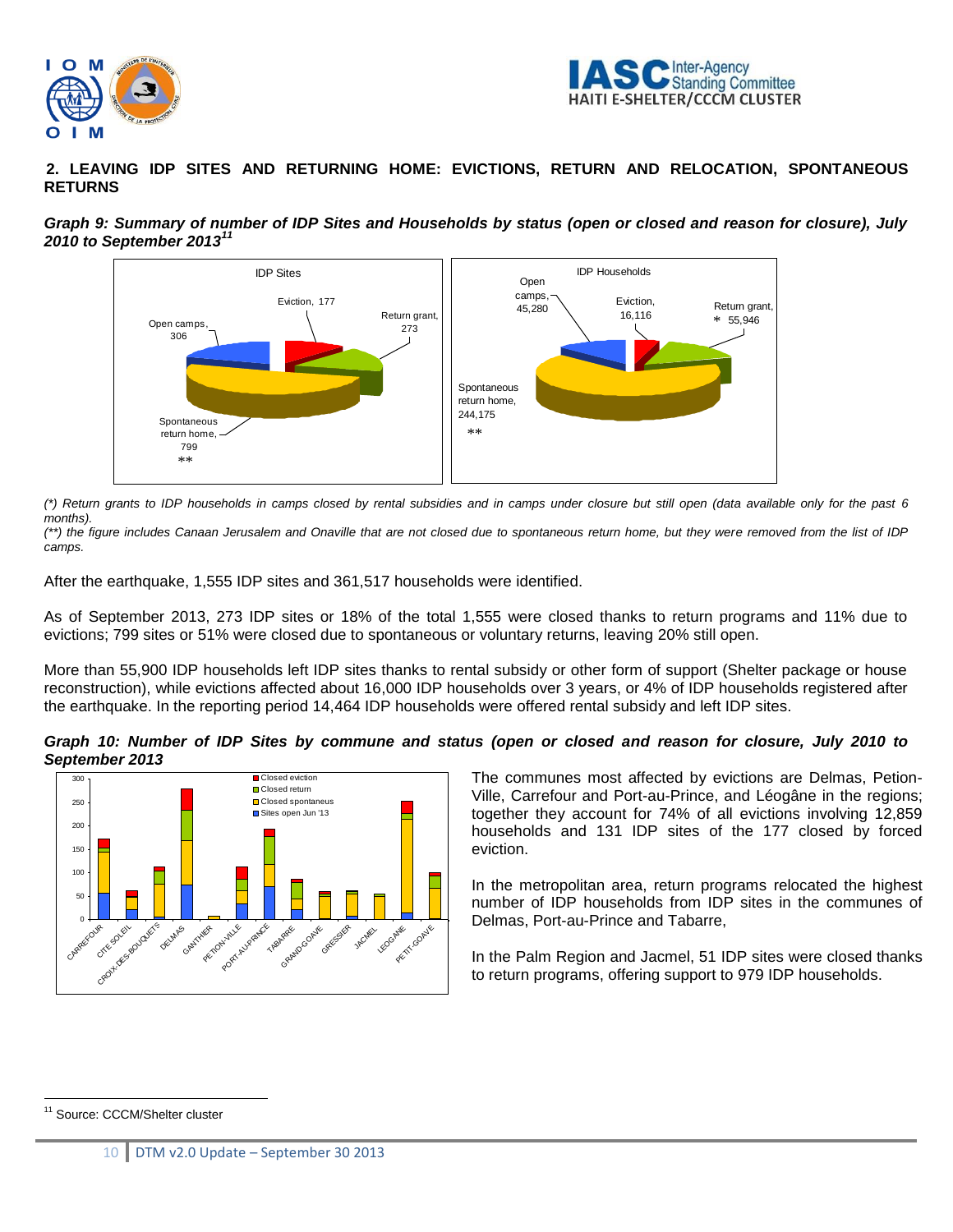

| Commune                | Open Sep '13 |      | <b>Closed spontaneous</b> |      | <b>Closed return</b> |       | <b>Closed eviction</b> |      |
|------------------------|--------------|------|---------------------------|------|----------------------|-------|------------------------|------|
|                        | N            | $\%$ | N                         | $\%$ | N                    | $\%$  | N                      | $\%$ |
| <b>CARREFOUR</b>       | 4734         | 10%  | 39,260                    | 16%  | 813                  | 2%    | 3.217                  | 20%  |
| <b>CITE SOLEIL</b>     | 2567         | 6%   | 12,345                    | 5%   | 703                  | 2%    | 945                    | 6%   |
| CROIX-DES-BOUQUETS     | 2578         | 6%   | 18.079                    | 7%   | 1825                 | 5%    | 570                    | 4%   |
| <b>DELMAS</b>          | 19438        | 43%  | 38.789                    | 16%  | 8934                 | 24%   | 2,720                  | 17%  |
| IGANTHIER              |              | 0%   | 1,438                     | 1%   | 0                    | 0%    |                        | 0%   |
| <b>PETION-VILLE</b>    | 2485         | 5%   | 16,315                    | 7%   | 2558                 | 7%I   | 2,366                  | 15%  |
| <b>IPORT-AU-PRINCE</b> | 8427         | 19%  | 40.449                    | 17%  | 16194                | 44%   | 2,453                  | 15%  |
| <b>TABARRE</b>         | 3453         | 8%   | 7.989                     | 3%   | 4612                 | 13%   | 237                    | 1%   |
| <b>GRAND-GOAVE</b>     | 12           | 0%   | 7.232                     | 3%   | 163                  | $0\%$ | 697                    | 4%   |
| <b>GRESSIER</b>        | 206          | 0%   | 9,657                     | 4%   | 5                    | 0%    | 114                    | 1%   |
| <b>JACMEL</b>          |              | 0%   | 5.616                     | 2%   | 440                  | 1%    | 89                     | 1%   |
| <b>LEOGANE</b>         | 1291         | 3%   | 35,702                    | 15%  | 138                  | 0%I   | 2.103                  | 13%  |
| <b>PETIT-GOAVE</b>     | 89           | 0%   | 11,304                    | 5%   | 233                  | 1%    | 605                    | 4%   |
| <b>TOTAL</b>           | 45.280       | 100% | 244.175                   | 100% | 36.618               | 100%  | 16.116                 | 100% |

### *Table K: Number and percentages of IDP Households by commune and status, July 2010 to September 2013*

*Graph 11: IDP households by period and reason for leaving the IDP sites, July 2010 to September 2013*



#### *Table L: Number of IDP Households by period and reason for leaving the IDP sites, July 2010 to September 2013*

|                     |                    | Organized   |         |
|---------------------|--------------------|-------------|---------|
|                     | <b>Spontaneous</b> |             | Return  |
| <b>Time period</b>  | <b>Eviction</b>    | return      | Support |
| Jul-Oct 10          | 5.197              | 110.734     |         |
| Nov - Dec 10        | 1.453              | 48,357      |         |
| Jan-Mar 11          | 731                | 23,738      |         |
| Apr - May 11        | 15                 | 12,855      |         |
| Jun - Jul 11        | 4,317              | 4.705       | 98      |
| Aug - Sep 11        | 1,380              | 10,337      | 1,639   |
| Oct - Dec 11        | 444                | 6.199       | 1,660   |
| Jan - Feb 12        | 1,053              | 1,218       | 4,596   |
| Mar - Apr 12        | 102                | 10.829      | 4,796   |
| May - Jun 12        | 156                | 1.673       | 5,322   |
| <b>Jul - Aug 12</b> | 141                | 882         | 3,142   |
| Sep - Oct 12        | 87                 | 506         | 2,740   |
| Nov - Dec 12        | 51                 | 109         | 2,505   |
| Jan - Mar 13        | 977                | 660         | 4,764   |
| Apr - Jun 13        | 12                 | 1.079       | 9,348   |
| Jul - Sept 13       |                    | *1383+11128 | 14,464  |
| <b>TOTAL</b>        | 16.116             | 235.264     | 55.074  |

*(\*) Canaan Jerusalem and Onaville*

*Graph 11* and *Table L* show evictions, spontaneous returns and organized returns over time.

Of evictions, 41.3% occurred in 2010, with another peak in mid-2011, when 35.4% of all evictions of IDP households happened.

Most spontaneous returns also occurred in 2010, when almost 160,000 IDP households left IDP sites to return to their homes voluntarily. This figure indicates that almost half of the displaced IDP households left IDP sites spontaneously.

Return and relocation programs offering rental subsidies or house reconstruction started in mid-2011, reaching a peak between October 2011 and July 2012 (mostly attributable to the 16/6 project and Champ de Mars).

This reporting period witnessed the highest number of IDP households relocated through rental subsidies.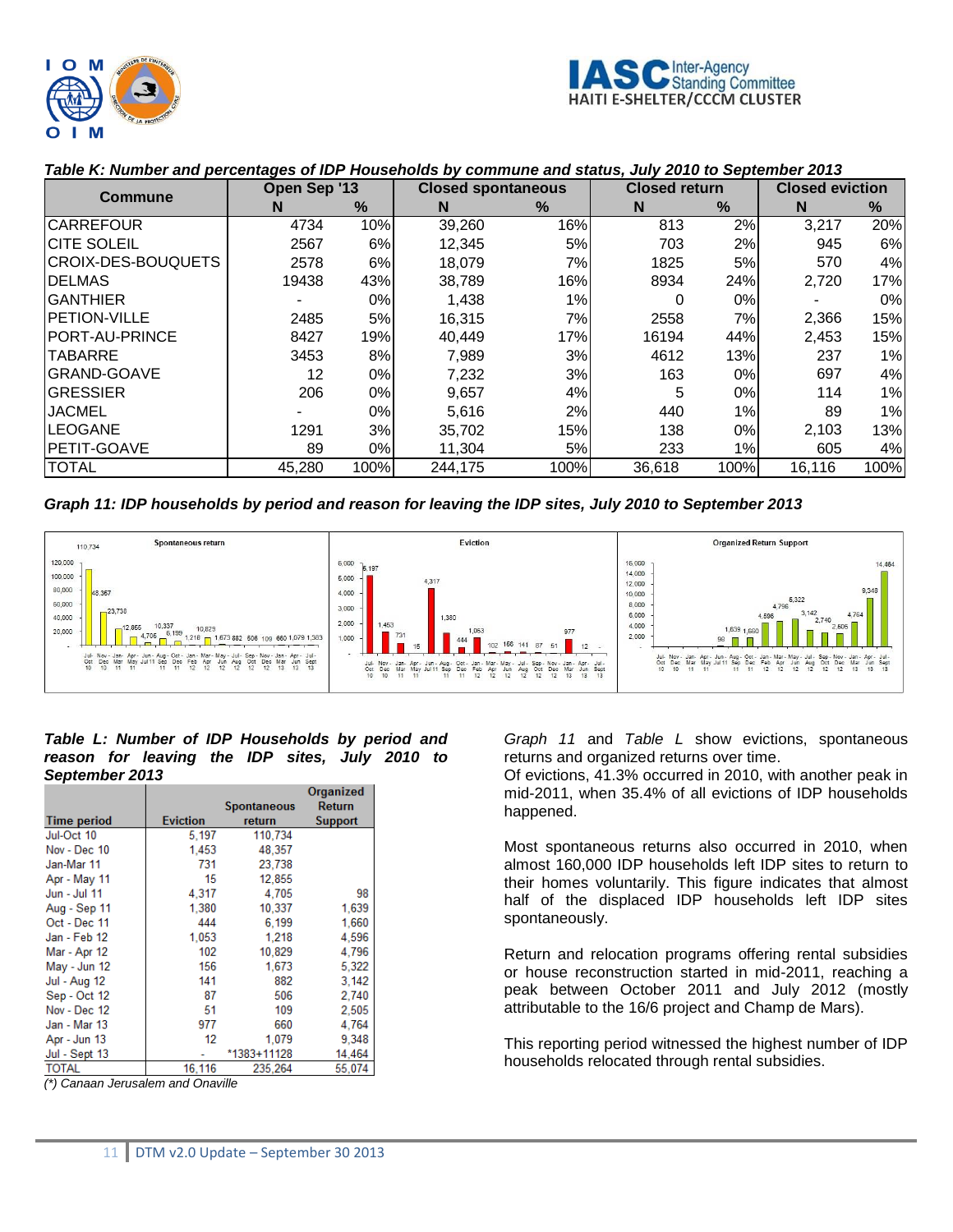



*Graph 12: IDP Households in open IDP sites by status, September 2013*



| Commune            | Not targeted nor<br>at risk of eviction | Not targeted and<br>at risk of eviciton | Targeted by a<br>return program | <b>TOTAL IDP HH</b><br>Sep '13 |
|--------------------|-----------------------------------------|-----------------------------------------|---------------------------------|--------------------------------|
| <b>CARREFOUR</b>   | 2144                                    | 2332                                    | 258                             | 4734                           |
| <b>CITE SOLEIL</b> | 1919                                    | 645                                     |                                 | 2567                           |
| CROIX-DES-         |                                         |                                         |                                 |                                |
| <b>BOUQUETS</b>    | 2578                                    |                                         |                                 | 2578                           |
| <b>DELMAS</b>      | 4773                                    | 9938                                    | 4727                            | 19438                          |
| PORT-AU-PRINCE     | 6615                                    | 728                                     | 1084                            | 8427                           |
| <b>TABARRE</b>     | 2010                                    | 1191                                    | 252                             | 3453                           |
| PETION-VILLE       | 1477                                    | 983                                     | 25                              | 2485                           |
| GRAND-GOAVE        | 12                                      |                                         |                                 | 12                             |
| <b>GRESSIER</b>    | 165                                     |                                         | 41                              | 206                            |
| <b>LEOGANE</b>     | 1195                                    |                                         | 96                              | 1291                           |
| PETIT-GOAVE        | 89                                      |                                         |                                 | 89                             |
| <b>TOTAL</b>       | 22.977                                  | 15.817                                  | 6.486                           | 45,280                         |
| TOTAL              | 38.794                                  |                                         | 6,486                           | 45,280                         |

*Table M: Number of IDP Households in open IDP sites, by and commune status, September 2013*

There are 45,280 IDP households remaining in 306 IDP sites as of September 2013. Of these, 14%, or more than 6,000 IDP households, are targeted by an ongoing rental subsidy support programs<sup>12</sup>. The majority of IDP households targeted by returns programming are from IDP sites in the Delmas (74%) and Port-au-Prince (17%) communes respectively, whereas the majority of IDP at risk of eviction lives in Delmas and Carrefour.

This leaves approximately 86% of all IDP households remaining in IDP sites, equivalent to 39,000 IDP households, with no immediate prospect of ending their displacement. Of these, approximately 4,000 IDP households (4%) live in planned T-Shelter sites that may be the target of local integration, and at least 15,000 IDP households live in sites at risk of eviction<sup>13</sup>



**All results from this report and from past periods are available on the DTM website: [http://iomhaitidataportal.info](http://iomhaitidataportal.info/) The IOM Data Management Unit (DMU) continues to encourage data users to review the DTM methodology in order to effectively interpret the results presented in this report and other information products. Detailed information on methodology is available on the website listed above.** 

**IOM continues to monitor, track and, where possible, responds to eviction cases as incidents are identified. Also IOM continues to request that updates on return activities be shared for inclusion in DTM. Please do not hesitate to email the DTM team at [dtmhaiti@iom.int](mailto:dtmhaiti@iom.int)**

 $\overline{a}$ 

<sup>&</sup>lt;sup>12</sup> Source: CCCM/Shelter Cluster.

<sup>&</sup>lt;sup>13</sup> Once the threat of eviction is confirmed by the field teams, the site is classified as "in mediation" or if some household are evicted as "partially evicted"